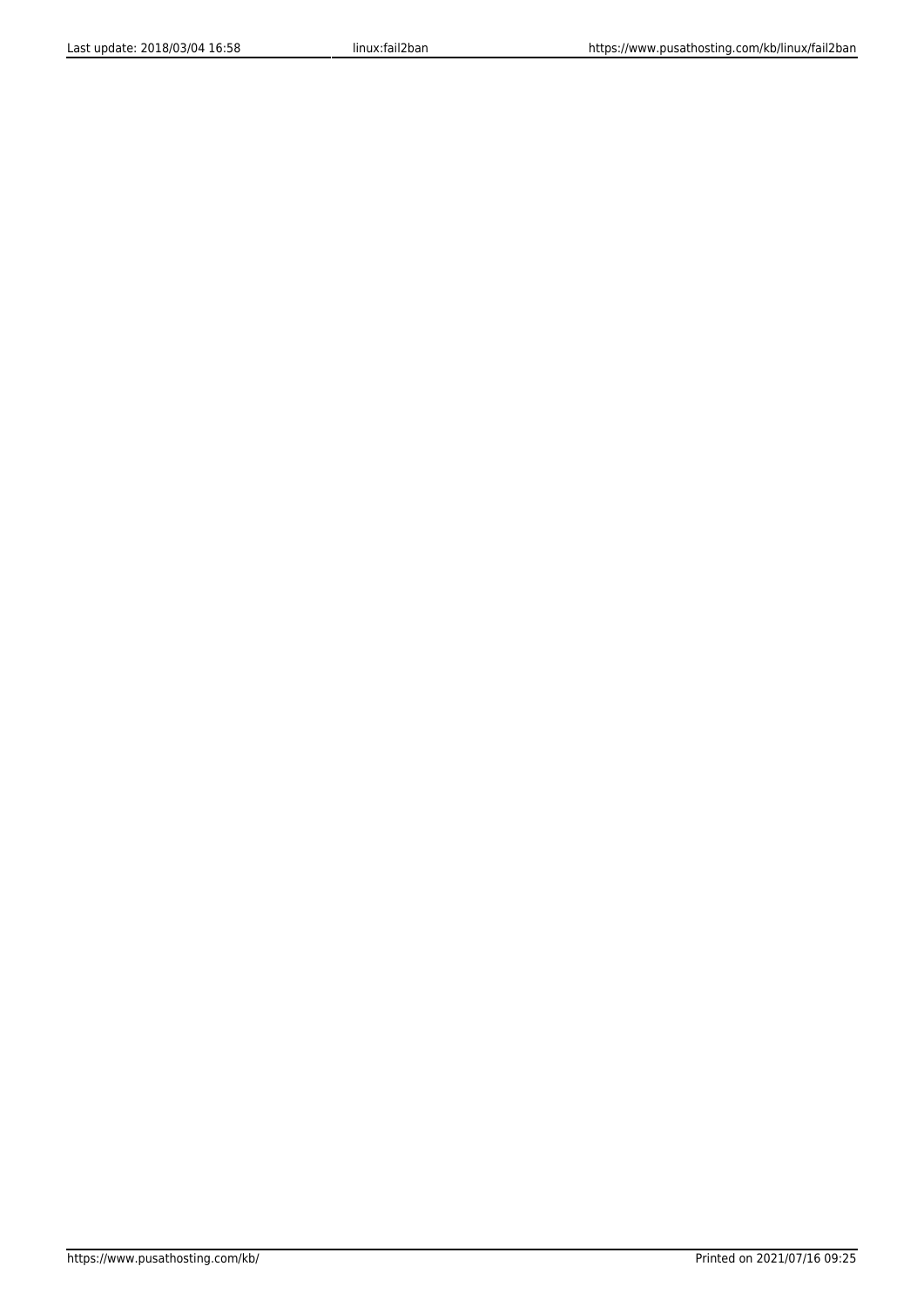# <span id="page-2-0"></span>**Tutorial Installasi Fail2Ban & Tips Trick**

Fail2ban adalah applikasi bruteforce detection menggunakan file log sebagai dasar pendeteksian.

## <span id="page-2-1"></span>**Installasi fail2ban di Centos**

```
yum install fail2ban -y
```
### <span id="page-2-2"></span>**Membuat Custom Log File /var/log/fail2ban.log**

Defaultnya log fail2ban ada di /var/log/messages dan untuk membuat custom log file fail2ban sbb

```
nano /etc/fail2ban/fail2ban.conf
```
ubah logtarget menjadi seperti ini

logtarget = /var/log/fail2ban.log

### <span id="page-2-3"></span>**Konfigurasi Fail2Ban Haproxy dan CSF**

Kami menggunakan fail2ban untuk membaca log haproxy dan memblokirnya dengan CSF. Log yang kami baca adalah aktifitas login menggunakan mekanisme POST pada url wp-login.php

nano /etc/fail2ban/filter.d/haproxy-wp.conf

kami isi

```
[INCLUDES]
before = common.conf
[Definition]
_daemon = haproxy
fail regex = \hat{\ }.*haproxy\[[0-9]+\]*: <HOST>:.* "POST /wp-login.php HTTP/1.1"$
ignoreregex =
```
Pastikan anda sudah menguji regular expresion tersebut dengan menggunakan

fail2ban-regex /var/log/haproxy.log /etc/fail2ban/filter.d/haproxy-wp.conf

dan apabila regex nya benar hasilnya seperti ini

Results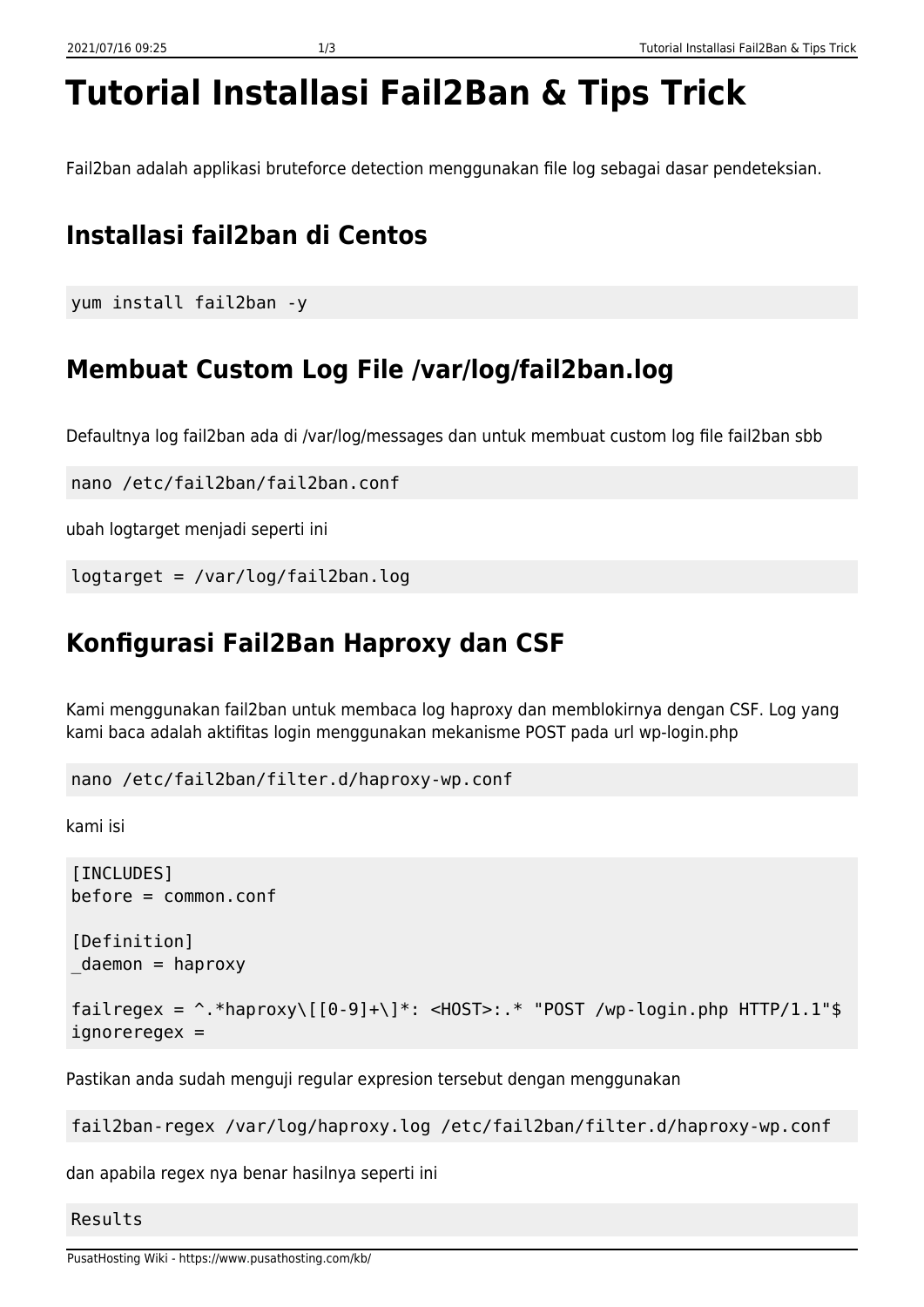```
=======
```

```
Failregex: 7660 total
|- #) [# of hits] regular expression
| 1) [7660] ^.*haproxy\[[0-9]+\]*: <HOST>:.* "POST /wp-login.php
HTTP/1.1"$
`-
Ignoreregex: 0 total
Date template hits:
|- [# of hits] date format
| [520991] (?:DAY )?MON Day 24hour:Minute:Second(?:\.Microseconds)?(?:
Year)?
\sum_{i=1}^{\infty}Lines: 520991 lines, 0 ignored, 7660 matched, 513331 missed
[processed in 126.74 sec]
```
sekitar 7660 baris match dengan regex tersebut.

selanjutnya adalah membuat jail

nano /etc/fail2ban/jail.d/haproxy-wp.conf

isi dengan

[haproxy-wp]  $enabled = true$  $bantime = 36000$ findtime  $= 120$  $maxretry = 6$  $filter = haproxy-wp$ logpath = /var/log/haproxy.log port = http,https  $\text{action} = \text{csf-ip-denv}$ 

selanjutnya membuat action yang di integrasikan dengan CSF.

nano /etc/fail2ban/action.d/csf-ip-deny.conf

isi dengan

```
# CSF / fail2ban integration from The Digital FAQ (digitalFAQ.com)
[Definition]
actions<sub>tr</sub> =actionstop =
actioncheck =
actionban = csf -d <ip> Added by Fail2Ban for <i>name</i>
```
 $\text{actionunban} = \text{csf} - \text{dr} \leq \text{ip}$